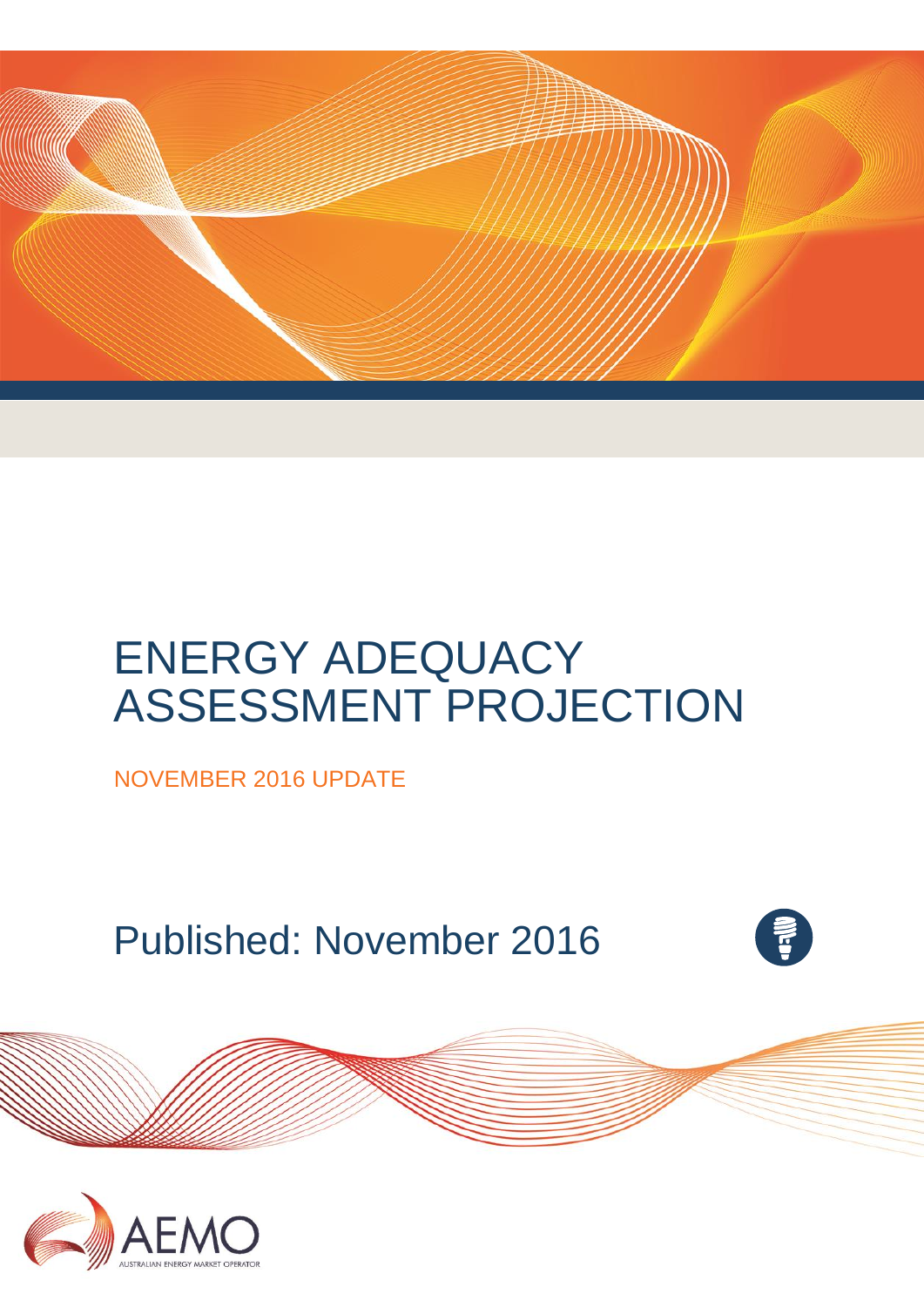

## IMPORTANT NOTICE

#### **Purpose**

AEMO publishes this projection in accordance with rule 3.7C of the National Electricity Rules. This publication is based on information available to AEMO as at 5 August 2016, although AEMO has endeavoured to incorporate more recent information where practical.

#### **Disclaimer**

This report contains data provided by or collected from third parties, and conclusions, opinions or assumptions that are based on that data.

Australian Energy Market Operator Limited (AEMO) has made every effort to ensure the quality of the information in this document but cannot guarantee its accuracy or completeness. This publication does not include all of the information that an investor, participant or potential participant in the National Electricity Market might require, and does not amount to a recommendation of any investment.

Anyone proposing to use the information in this publication (including information and reports from third parties) should independently verify and check its accuracy, completeness and suitability for purpose, and obtain independent and specific advice from appropriate experts.

Accordingly, to the maximum extent permitted by law, AEMO and its officers, employees and consultants involved in the preparation of this document:

- make no representation or warranty, express or implied, as to the currency, accuracy, reliability or completeness of the information in this document; and
- are not liable (whether by reason of negligence or otherwise) for any statements or representations in this document, or any omissions from it, or for any use or reliance on the information in it.

#### **Acknowledgement**

AEMO acknowledges the support, co-operation and contribution of market participants in providing data and information used in this publication.

© 2016 Australian Energy Market Operator Limited. The material in this publication may be used in accordance with the [copyright permissions on AEMO's website.](http://aemo.com.au/Privacy_and_Legal_Notices/Copyright_Permissions_Notice)

Australian Energy Market Operator Ltd ABN 94 072 010 327 [www.aemo.com.au](http://www.aemo.com.au/) [info@aemo.com.au](mailto:info@aemo.com.au)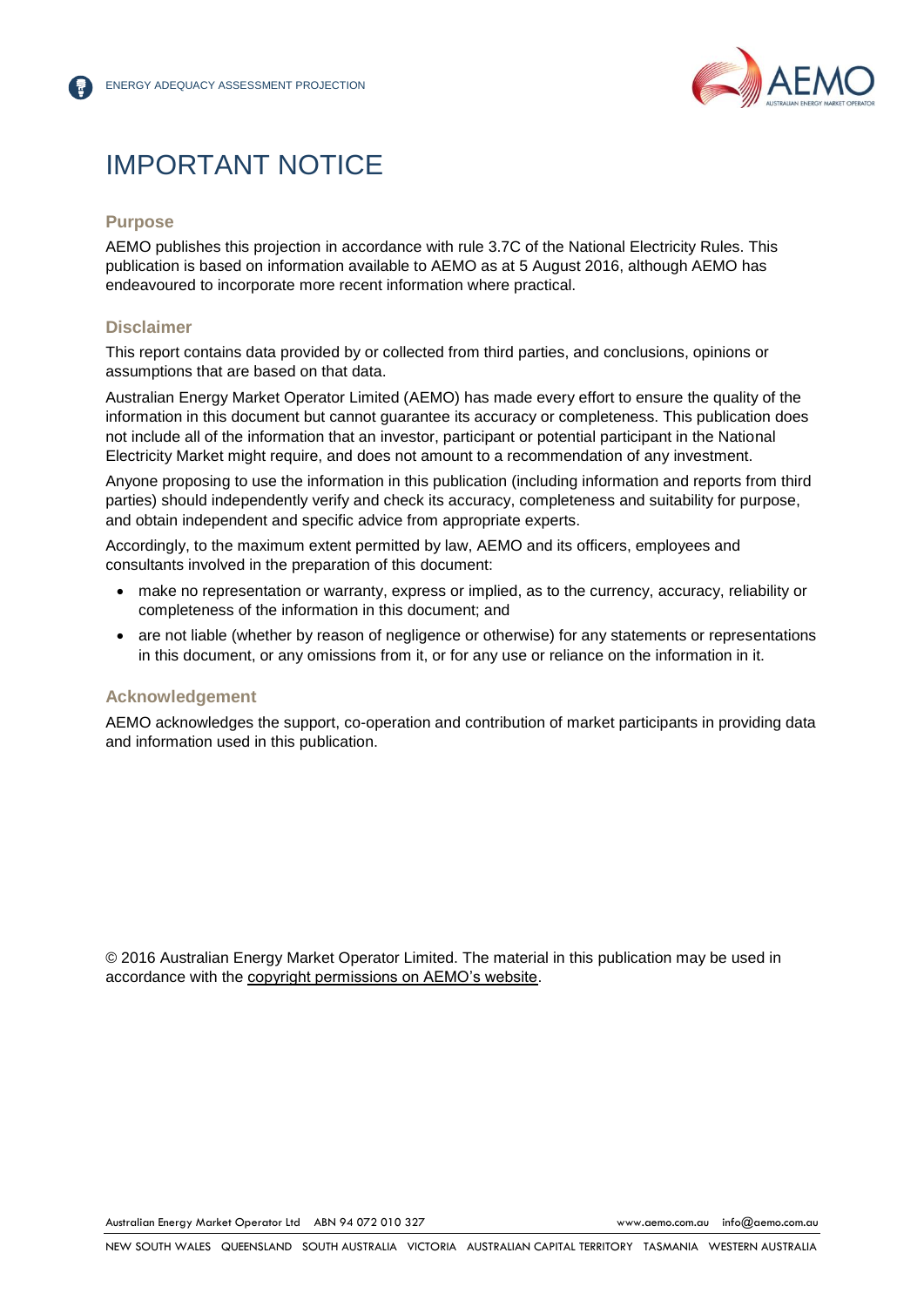

## <span id="page-2-0"></span>EXECUTIVE SUMMARY

On 3 November 2016, majority owner Engie announced that Hazelwood Power Station in Victoria would retire by end of March 2017<sup>1</sup>. The closure of this brown coal-fired power station will remove 1,600 megawatts (MW) – or 13.8% of scheduled and semi-scheduled generation capacity – from Victoria, and will reduce the surplus generation Victoria has traditionally exported.

This update to the September 2016 Energy Adequacy Assessment Projection (EAAP) assesses the impact of potential energy constraints on the level of expected unserved energy (USE) for a range of rainfall scenarios (low rainfall, short-term average rainfall, and long-term average rainfall) as specified in the EAAP guidelines<sup>2</sup>, in light of this significant new information.

The National Electricity Market (NEM) reliability standard specifies that the level of expected USE, in megawatt hours (MWh), should not exceed 0.002% of consumption per region, in any financial year.

Following the withdrawal of Hazelwood Power Station, this November 2016 EAAP analysis highlights that:

- There is a projected risk of a reliability standard breach in Victoria over summer 2017−18, in the absence of any market response.
- Reliability standard breaches may also occur in South Australia over summer 2017−18 if there is low export of supply from Victoria coinciding with high demand in South Australia.
- Market responses to maintain reliability could include the return to service of withdrawn generators on short-term recall, as highlighted in the November 2016 Electricity Statement of Opportunities update<sup>3</sup>.
- Conserving water in storage this year can help to mitigate the risk of reliability standard breaches next summer, but this market response alone is not projected to be sufficient to avoid expected reliability standard breaches in the three rainfall scenarios.
- There is an increased risk of reliability standard breaches in both Victoria and South Australia in 2017−18 under a low rainfall scenario.
- Unserved energy projected under short-term average rainfall conditions is primarily due to generation and transmission capacity limitations rather than energy constraints. Therefore, higher rainfall conditions do not reduce the risk of reliability breaches in Victoria over summer 2017−18.

The material changes in supply and demand since the September 2016 EAAP are:

- Hazelwood Power Station (1,600 MW) is expected to cease generation by end of March 2017.
- Hornsdale wind farm stage 2 (102.4 MW) is now expected to generate from June 2017.
- Mt Gellibrand wind farm (66 MW) is now expected to generate from June 2018.

l

<sup>1</sup> Available at : [http://www.engie.com/en/journalists/press-releases/hazelwood-power-station-australia/.](http://www.engie.com/en/journalists/press-releases/hazelwood-power-station-australia/) Viewed on 29 November 2016. <sup>2</sup> Available at : [http://www.aemo.com.au/Electricity/National-Electricity-Market-NEM/Planning-and-forecasting/Energy-Adequacy-Assessment-](http://www.aemo.com.au/Electricity/National-Electricity-Market-NEM/Planning-and-forecasting/Energy-Adequacy-Assessment-Projection)

<sup>&</sup>lt;u>Projection</u>. Viewed on 29 November 2016.<br><sup>3</sup> Available at: <u>http://www.aemo.com.au/Electricity/National-Electricity-Market-NEM/Planning-and-forecasting/NEM-Electricity-Statement-of-</u> [Opportunities.](http://www.aemo.com.au/Electricity/National-Electricity-Market-NEM/Planning-and-forecasting/NEM-Electricity-Statement-of-Opportunities) Viewed on 29 November 2016.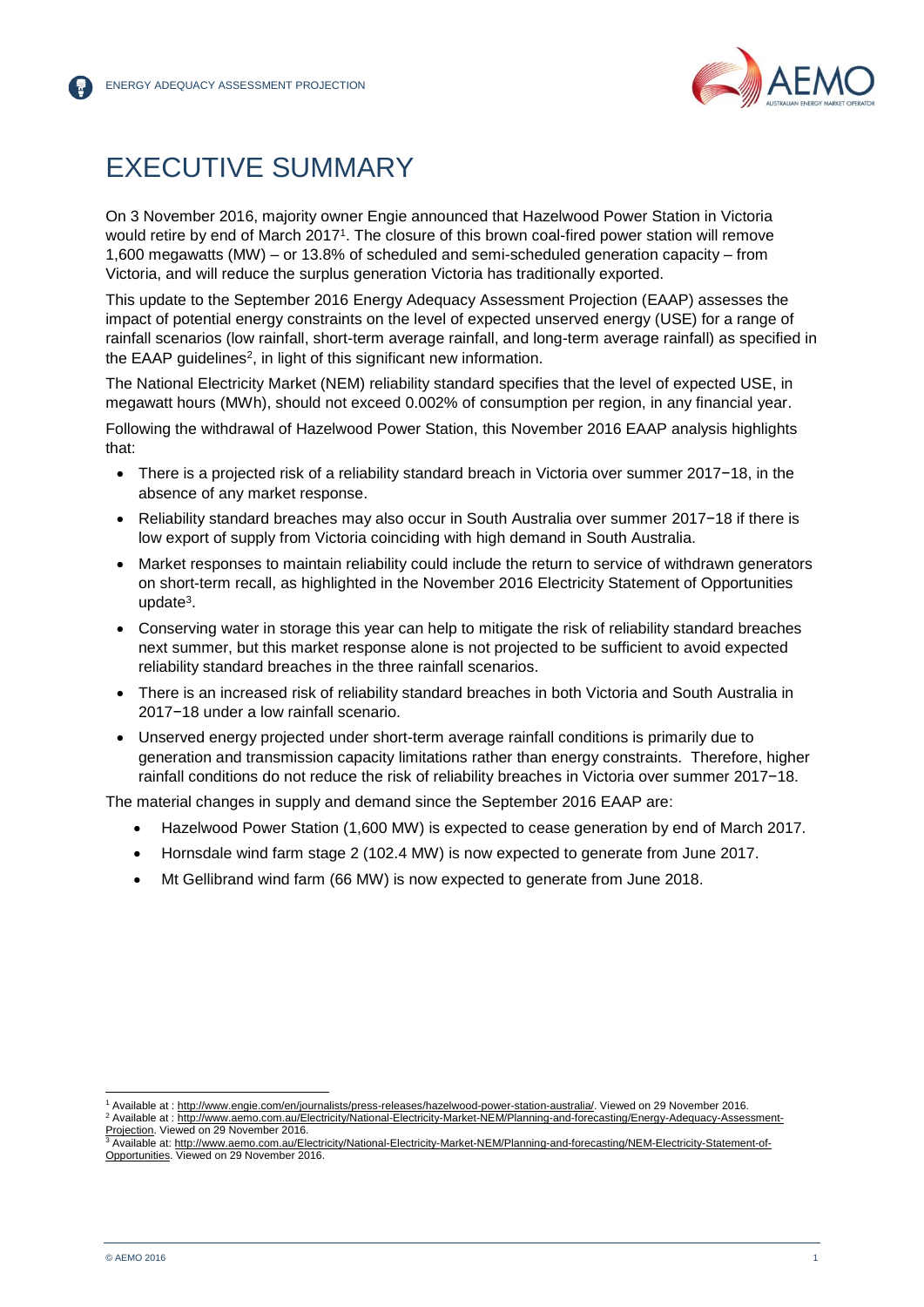



## **CONTENTS**

|                | <b>EXECUTIVE SUMMARY</b>                               | 1              |
|----------------|--------------------------------------------------------|----------------|
| $\mathbf{1}$ . | <b>ENERGY ADEQUACY ASSESSMENT PROJECTION</b>           | $\overline{2}$ |
| 1.1            | Introduction                                           | $\overline{2}$ |
| 1.2            | Key modelling inputs and methodology                   | $\overline{2}$ |
| 1.3            | Changes in generation capacity                         | 3              |
| 1.4            | Changes in network capability                          | 4              |
| 1.5            | <b>EAAP</b> results                                    | 4              |
| 1.6            | Differences between MTPASA and EAAP                    | 6              |
| 1.7            | Differences between EAAP and ESOO November 2016 update | 7              |
|                | APPENDIX A. DETAILED MONTHLY RESULTS                   | 8              |
|                | A.1 Low rainfall scenario                              | 8              |
|                | A.2 Short-term average rainfall scenario               | 9              |
| A.3            | Long-term average rainfall scenario                    | 10             |
|                | APPENDIX B. MEASURES AND ABBREVIATIONS                 | 11             |
|                | Units of measure                                       | 11             |
|                | <b>Abbreviations</b>                                   | 11             |
|                | Glossary                                               | 11             |
|                |                                                        |                |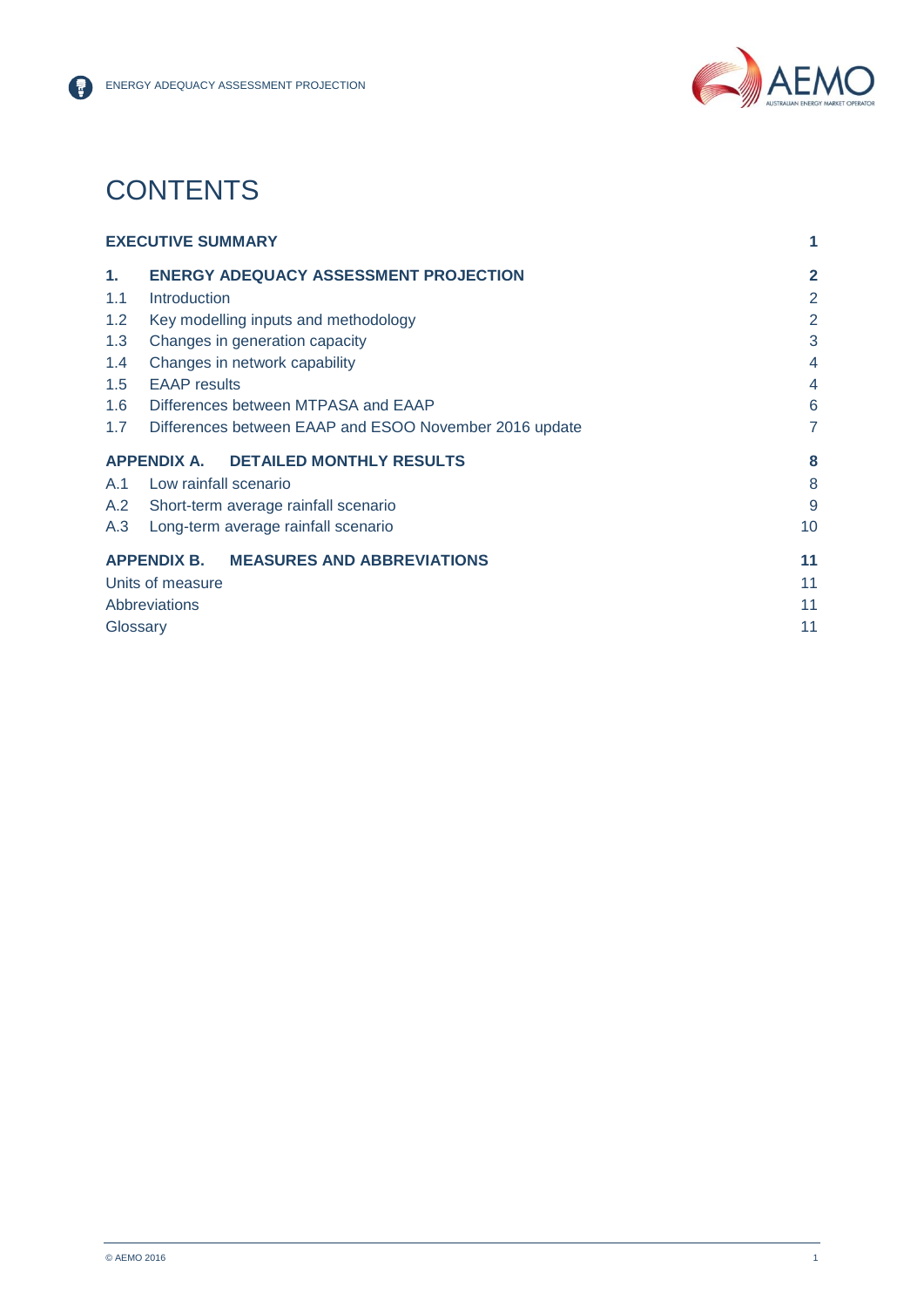

## <span id="page-4-0"></span>1. ENERGY ADEQUACY ASSESSMENT PROJECTION

## <span id="page-4-1"></span>**1.1 Introduction**

The EAAP quantifies the impact of potential energy constraints on energy availability for a range of rainfall scenarios, specified in the EAAP guidelines<sup>4</sup> and described below. AEMO identifies potential periods of USE, and quantifies projected annual USE that may breach the reliability standard.

Clause 3.9.3C of the National Electricity Rules (NER) defines:

- The reliability standard, which measures the sufficiency of installed capacity to meet demand. It is defined as the maximum expected USE, as a percentage of total energy demanded<sup>5</sup>, allowable in a region over a financial year. It is currently set at 0.002%.
- The USE that contributes to the reliability standard. This excludes USE resulting from power system security events, network outages not associated with inter-regional flows, and industrial action or acts of God.

The EAAP is published annually, with more frequent updates as required if AEMO becomes aware of new information that may materially alter the previously published EAAP. This update to the September 2016 EAAP follows the announced withdrawal<sup>6</sup> of Hazelwood Power Station in Victoria at the end of March 2017.

The analysis covers the period from 1 October 2016 to 30 September 2018, and includes anticipated energy constraints under these three specified rainfall scenarios:

- Scenario 1: Low rainfall based on rainfall between 1 July 2006 and 30 June 2007 for all regions except New South Wales. New South Wales is based on rainfall between 1 June 2006 and 31 May 2007.<sup>7</sup>
- Scenario 2: Short-term average rainfall based on the average rainfall recorded over the past 10 years.
- Scenario 3: Long-term average rainfall based on the average rainfall recorded over the past 50 years, or the longest period for which rainfall data is available, if less than 50 years (depending on the data available to participants).

### <span id="page-4-2"></span>**1.2 Key modelling inputs and methodology**

The EAAP guidelines also specify modelling inputs and assumptions used in the EAAP analysis.

The EAAP uses the following inputs in its forecasting models:

- Existing scheduled and semi-scheduled generation.
- Committed scheduled and semi-scheduled generation.
- Planned increases in capacities of existing scheduled and semi-scheduled generation used in the Medium Term Projected Assessment of System Adequacy (MTPASA).

l

<sup>4</sup> Available at[: http://www.aemo.com.au/Electricity/Resources/Reports-and-Documents/~/media/Files/Other/electricityops/EAAP\\_Guidelines.ashx.](http://www.aemo.com.au/Electricity/Resources/Reports-and-Documents/~/media/Files/Other/electricityops/EAAP_Guidelines.ashx) Viewed on 29 November 2016.

<sup>5</sup> To calculate the USE percentage, AEMO assumes that total energy is equivalent to native consumption, defined in AEMO's 2015 *Forecasting Methodology Information Paper*, available at [http://www.aemo.com.au/Electricity/National-Electricity-Market-NEM/Planning-and-forecasting/National-](http://www.aemo.com.au/Electricity/National-Electricity-Market-NEM/Planning-and-forecasting/National-Electricity-Forecasting-Report)[Electricity-Forecasting-Report.](http://www.aemo.com.au/Electricity/National-Electricity-Market-NEM/Planning-and-forecasting/National-Electricity-Forecasting-Report) Viewed on 29 November 2016.

Available at : [http://www.engie.com/en/journalists/press-releases/hazelwood-power-station-australia/.](http://www.engie.com/en/journalists/press-releases/hazelwood-power-station-australia/) Viewed on 29 November 2016.

<sup>7</sup> Analysis of this period ensures the lowest rainfall for New South Wales is reflected in the low rainfall scenario. Viewed on 29 November 2016.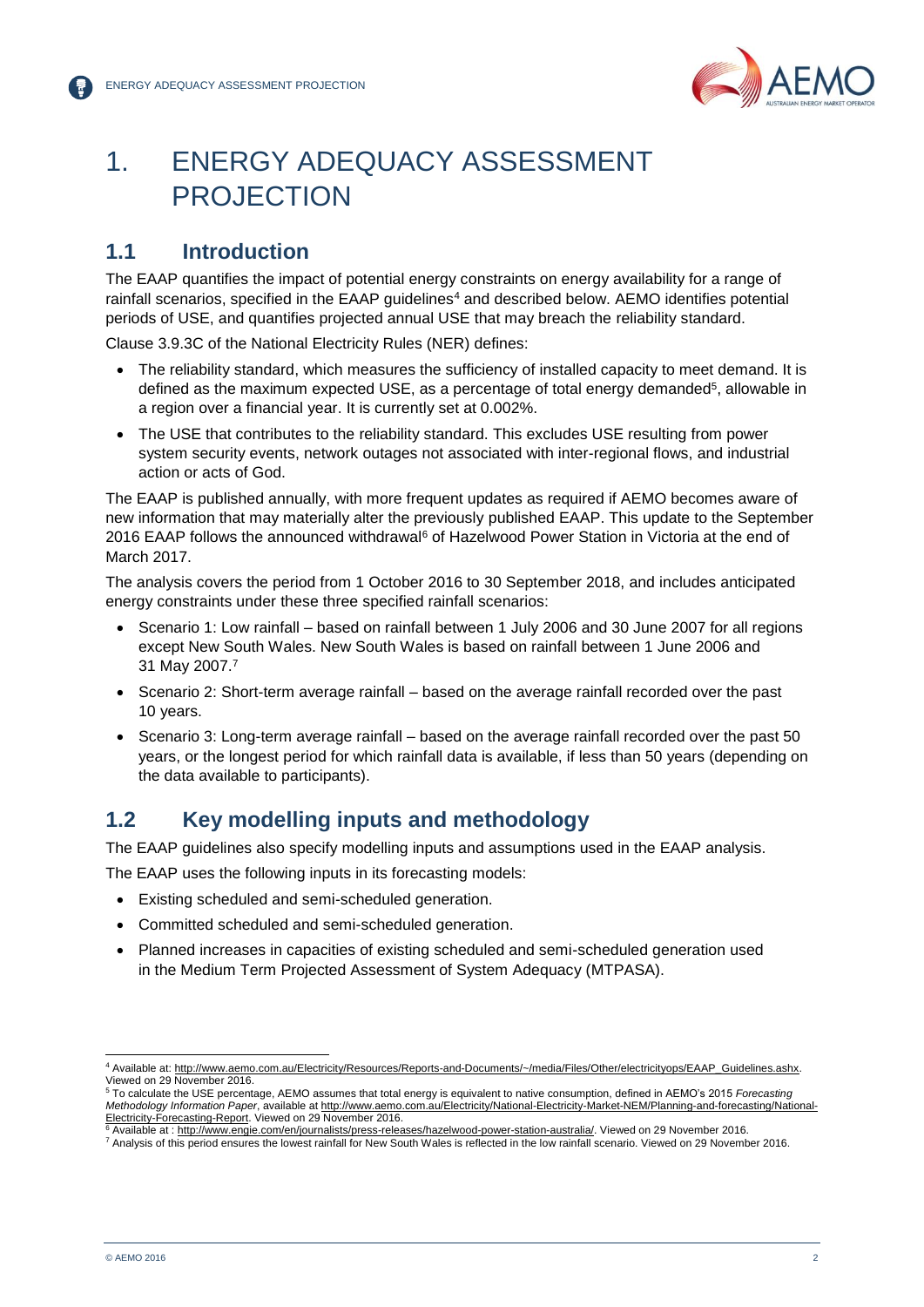

 Demand profiles consistent with the *2016 National Electricity Forecasting Report* (NEFR) energy and demand projections.<sup>8</sup>

The EAAP modelling process uses confidential information submitted by participants in the form of MTPASA available capacity offers and Generator Energy Limitation Framework (GELF) parameters. The GELF parameters are designed to take into account the following (as explained in the EAAP guidelines):

- Hydro storage including pump storage.
- Thermal generation fuel.
- Cooling water availability.
- Gas supply limitations.

This EAAP update takes into account information provided by participants, through GELF as at 5 August 2016. A further revision to GELF data was not deemed necessary as Engie's annoucement came within two months of the previous EAAP and was unrelated to energy constraints.

AEMO uses a market model to forecast the next two years at hourly resolution for the three rainfall scenarios. This involves using time-sequential Monte Carlo market dispatch simulations, accounting for uncertainties in generator availability and weather-sensitive demand. In total, 400 simulations are performed for each rainfall scenario using both 10% and 50% Probability of Exceedance (POE) demand forecasts. The model uses a probability-weighted USE assessment to identify any potential reliability standard breaches.

## <span id="page-5-0"></span>**1.3 Changes in generation capacity**

#### **1.3.1 Availability changes from existing generation capacity**

Table 1 lists future changes to existing generating units' availability that are included in the modelling.

| <b>Station</b>                           | <b>State</b> | Capacity (MW) | <b>Changes in plant status</b>                   |
|------------------------------------------|--------------|---------------|--------------------------------------------------|
| <b>Tamar Valley CCGT</b>                 | Tasmania     | 208           | Expected to be available during summer 2016-17.  |
| <b>Hazelwood Power</b><br><b>Station</b> | Victoria     | 1.600         | Expected to close end of March 2017.             |
| <b>Swanbank E</b>                        | Queensland   | 385           | Expected to return to service in summer 2018–19. |

#### **Table 1 Changes in generating plants' availability**

#### **1.3.2 Committed scheduled and semi-scheduled generation capacity**

Table 2 lists the committed scheduled and semi-scheduled generating units included in the modelling for this November 2016 EAAP. Proponents have advised that these units are expected to be operational within the next two years.

l 8 AEMO. National Electricity Forecasting Report, June 2016. Available at: [http://www.aemo.com.au/Electricity/National-Electricity-Market-](http://www.aemo.com.au/Electricity/National-Electricity-Market-NEM/Planning-and-forecasting/National-Electricity-Forecasting-Report)[NEM/Planning-and-forecasting/National-Electricity-Forecasting-Report.](http://www.aemo.com.au/Electricity/National-Electricity-Market-NEM/Planning-and-forecasting/National-Electricity-Forecasting-Report) Viewed on 29 November 2016.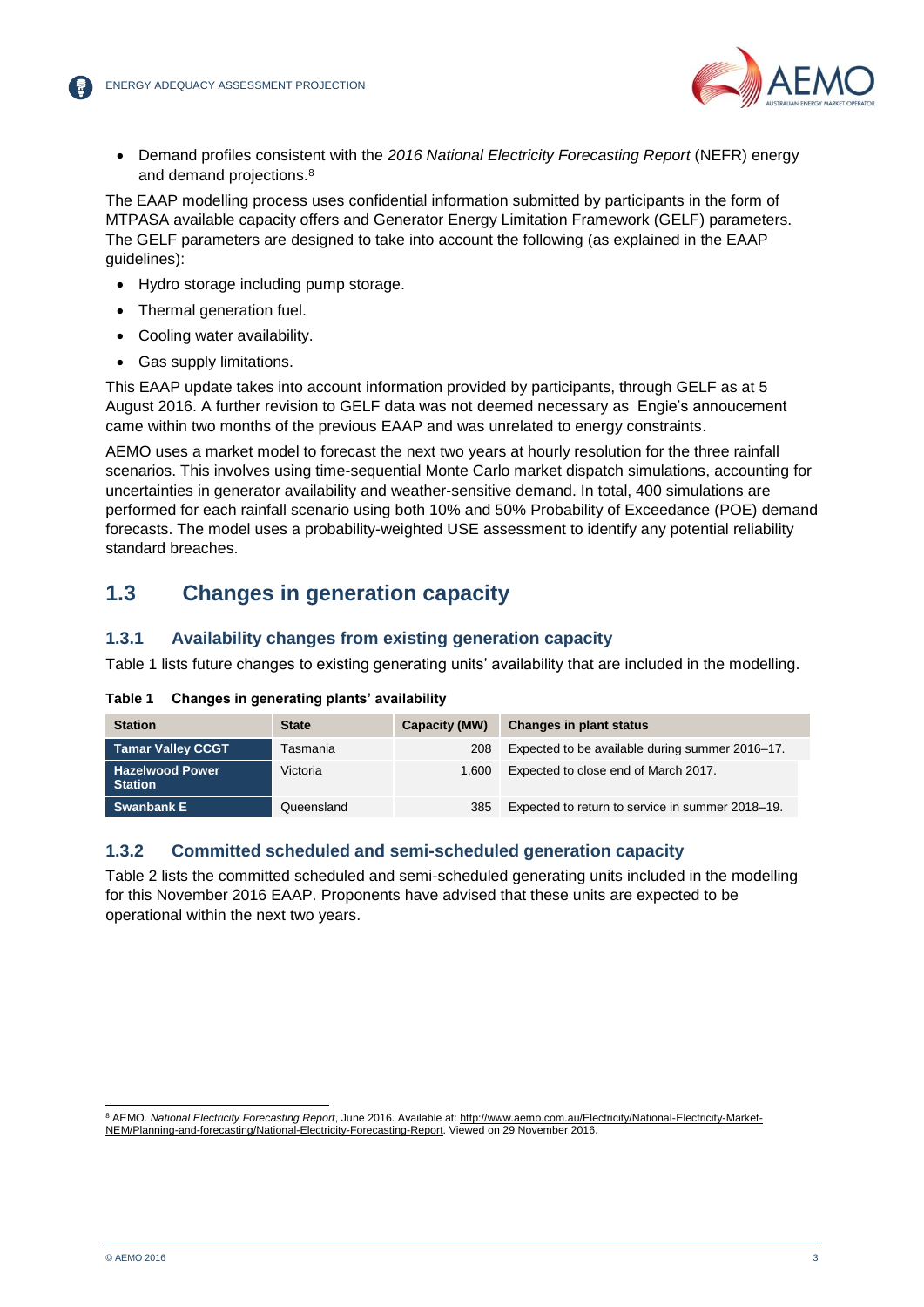

| <b>Station</b>                        | <b>State</b>    | Capacity (MW) | <b>Commercial operation date</b> |
|---------------------------------------|-----------------|---------------|----------------------------------|
| <b>Hornsdale Wind Farm</b><br>Stage 1 | South Australia | 102.4         | November 2016                    |
| <b>Waterloo expansion</b>             | South Australia | 19.8          | November 2016                    |
| <b>Hornsdale Wind Farm</b><br>Stage 2 | South Australia | 102.4         | June 2017                        |
| <b>Ararat Wind Farm</b>               | Victoria        | 240.0         | <b>July 2017</b>                 |
| <b>Mt Gellibrand Wind</b><br>Farm     | Victoria        | 66.0          | June 2018                        |

#### **Table 2 Committed scheduled and semi-scheduled generating units**

## <span id="page-6-0"></span>**1.4 Changes in network capability**

#### **1.4.1 Heywood Inteconnector limit**

The Heywood Interconnector between South Australia and Victoria is currently being upgraded. The upgrade aims to increase capacity from a nominal 460 MW to 650 MW in both directions, but the realised capacity may be lower under certain operating conditions.

AEMO is currently assessing the implications of operating the interconnector beyond 600 MW (Victoria to South Australia direction). Until the analysis has concluded, the increase in this nominal capacity will be restricted to 600 MW.

This EAAP observes the following capacity increases for the Heywood interconnector:

- maximum flow of 500 MW from South Australia to Victoria
- maximum flow of 600 MW MW from Victoria to South Australia.

#### **1.4.2 Victoria – New South Wales interconnector (Vic-NSW) limit**

Improvements have been made to the constraint equation that limits the aggregate dispatch of Vic-NSW interconnector and Murray generation. This combined limit has been reduced to 1500 MW for the purposes of this EAAP to better reflect the maximum transfer capability permitted under typical predispatch conditions.

### <span id="page-6-1"></span>**1.5 EAAP results**

Following withdrawal of Hazelwood Power Station, breaches of the NEM reliability standard are projected to arise in Victoria over summer 2017–18 in the absence of adequate market response. Short-term market responses could include:

- Increasing generation from existing generators in the NEM, primarily New South Wales black coal-fired and South Australia gas-fired generation, to decrease reliance on Victorian exports.
- Conservation of water storage this year for use when supply is tight next summer.
- Returning withdrawn generation plant to service in the NEM to increase generation availability.
- Demand-side participation (DSP), which can refer to a wide variety of short-term demand responses by customers to electricity price and/or network reliability signals.
- Committing already-proposed generation, network, or non-network projects in the NEM.
- Permanent demand reduction in response to anticipated increases in market prices. AEMO's current modelling assumes no demand response from major industrial, commercial, or residential loads.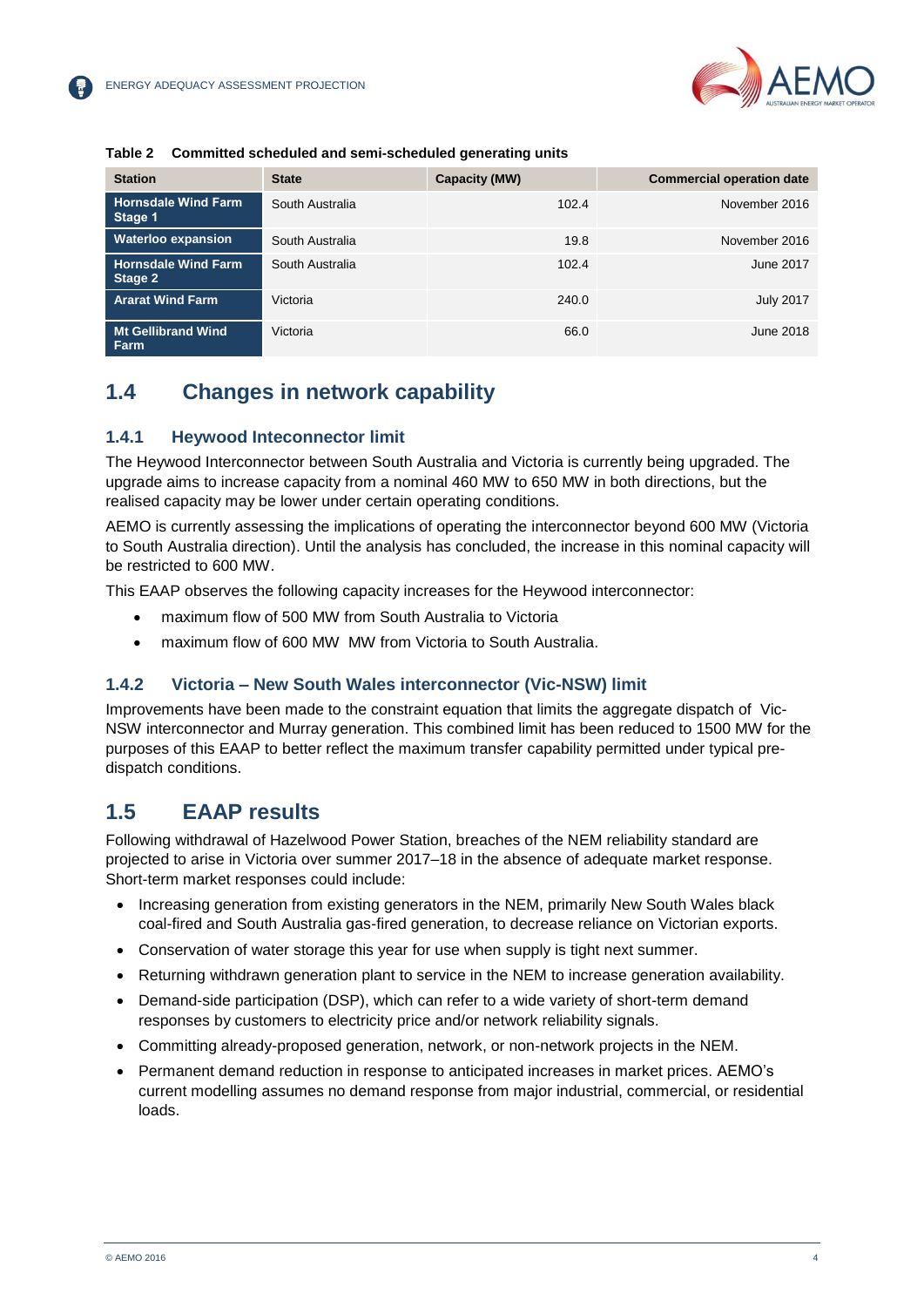

Appendix A lists average monthly USE results for all regions under all three rainfall scenarios, considering only the first two market responses listed above.

Key points from the results are:

- The withdrawal of Hazelwood Power Station increases the risk of reliability standard breaches in both Victoria and South Australia in 2017-18, in the absence of any market response. USE may occur in Victoria and South Australia during summer periods under all three rainfall scenarios. In summer 2017-18, USE ranging between 990 MWh and 5735 MWh is projected in Victoria while in South Australia, USE ranging between 222 MWh and 1019 MWh is projected over the same summer period. This USE occurs typically at times of high coincident demand, with low wind conditions, or when imports are limited.
- Conserving water in storage this year, for example at the Murray hydroelectric plant, helps mitigate the risk of reliability standard breaches next summer, but this market response alone is not projected to be sufficient to avoid expected reliability standard breaches in the three rainfall scenarios.
- Unserved energy projected under short-term average rainfall conditions is primarily due to generation and transmission capacity limitations rather than energy constraints. Therefore, higher rainfall conditions do not reduce the risk of reliability breaches over summer 2017−18.
- While some USE may be experienced in New South Wales, Queensland and Tasmania under all rainfall scenarios, the projected levels are well below the reliability standard.

The following tables show the average yearly regional native energy consumption (in MWh) at risk. All regional native demand data is sourced from AEMO's 2016 NEFR.

| Low rainfall scenario  | October 2016 to<br>September 2017 USE<br>(MWh) | October 2016 to<br>September 2017 USE<br>(% of regional native<br>consumption) | October 2017 to<br>September 2018 USE<br>(MWh) | October 2017 to<br>September 2018 USE<br>(% of regional native<br>consumption) |
|------------------------|------------------------------------------------|--------------------------------------------------------------------------------|------------------------------------------------|--------------------------------------------------------------------------------|
| <b>New South Wales</b> | 9.33                                           | $0.00001\%$                                                                    | 0.40                                           |                                                                                |
| Queensland             | 0.55                                           |                                                                                | 14.03                                          | 0.00003%                                                                       |
| <b>South Australia</b> | 5.66                                           | $0.00004\%$                                                                    | 1018.59                                        | 0.00810%                                                                       |
| <b>Tasmania</b>        | 0.19                                           |                                                                                | 8.91                                           | 0.00008%                                                                       |
| <b>Victoria</b>        | 7.54                                           | $0.00002\%$                                                                    | 5752.95                                        | 0.01285%                                                                       |

#### **Table 3 Forecast yearly USE in low rainfall scenario**

#### **Table 4 Forecast yearly USE in short-term average rainfall scenario**

| Short-term average<br>rainfall scenario | October 2016 to<br>September 2017 USE<br>(MWh) | October 2016 to<br>September 2017 USE<br>(% of regional native<br>consumption) | October 2017 to<br>September 2018 USE<br>(MWh) | October 2017 to<br>September 2018 USE<br>(% of regional native<br>consumption) |
|-----------------------------------------|------------------------------------------------|--------------------------------------------------------------------------------|------------------------------------------------|--------------------------------------------------------------------------------|
| <b>New South Wales</b>                  | 10.12                                          | 0.00001%                                                                       | 0.51                                           |                                                                                |
| Queensland                              | 0.41                                           |                                                                                | 14.01                                          | 0.00003%                                                                       |
| <b>South Australia</b>                  | 5.04                                           | 0.00004%                                                                       | 225.41                                         | 0.00179%                                                                       |
| <b>Tasmania</b>                         | 0.18                                           |                                                                                | 0.20                                           |                                                                                |
| <b>Victoria</b>                         | 7.16                                           | $0.00002\%$                                                                    | 1021.32                                        | 0.00228%                                                                       |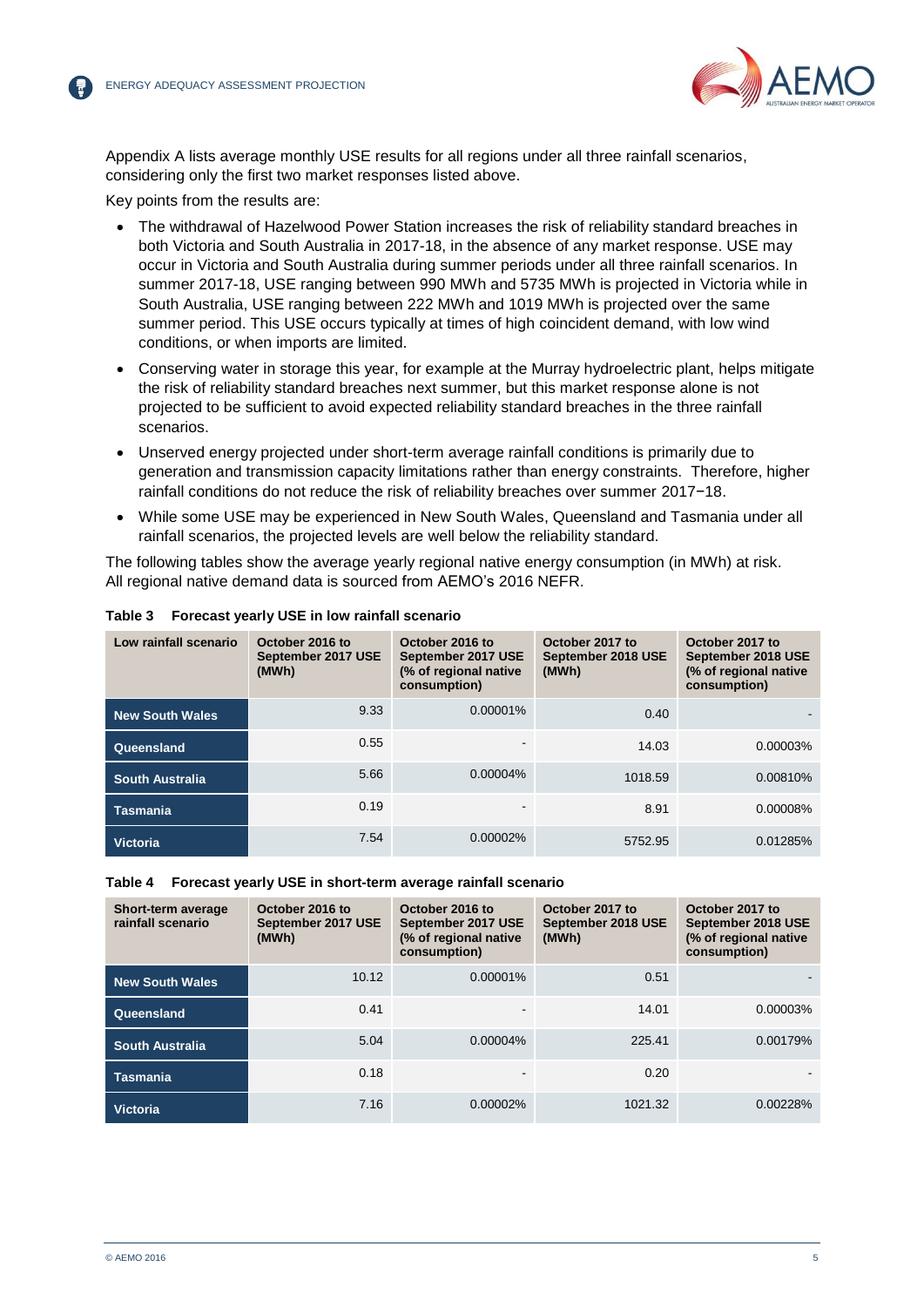| Long-term average<br>rainfall scenario | October 2016 to<br>September 2017 USE<br>(MWh) | October 2016 to<br>September 2017 USE<br>(% of regional native<br>consumption) | October 2017 to<br>September 2018 USE<br>(MWh) | October 2017 to<br>September 2018 USE<br>(% of regional native<br>consumption) |
|----------------------------------------|------------------------------------------------|--------------------------------------------------------------------------------|------------------------------------------------|--------------------------------------------------------------------------------|
| <b>New South Wales</b>                 | 10.13                                          | $0.00001\%$                                                                    | 0.33                                           |                                                                                |
| Queensland                             | 0.43                                           |                                                                                | 13.96                                          | 0.00003%                                                                       |
| <b>South Australia</b>                 | 5.43                                           | $0.00004\%$                                                                    | 222.34                                         | 0.00177%                                                                       |
| Tasmania                               | 0.20                                           |                                                                                | 0.13                                           |                                                                                |
| <b>Victoria</b>                        | 7.08                                           | $0.00002\%$                                                                    | 989.59                                         | 0.00221%                                                                       |

#### **Table 5 Forecast yearly USE in long-term average rainfall scenario**

### <span id="page-8-0"></span>**1.6 Differences between MTPASA and EAAP**

AEMO runs two processes to implement the reliability standard over a two year period:

- 1. EAAP, to forecast USE for *energy* constrained scenarios.
- 2. MTPASA, to forecast peak *capacity reserve* conditions over a two year projection.

These processes use similar inputs, but the methodologies are different, reflecting their different purposes and frequency of projections. Their similarities and differences are described in more detail in the *Reliability Standard Implementation Guidelines* (RSIG).<sup>9</sup>

The MTPASA is run at least weekly and, as part of a broader process, identifies potential capacity shortfalls known as Low Reserve Conditions (LRCs). An LRC is declared if capacity reserves are projected to be inadequate on any given day. Capacity reserves are the difference between the availability participants have offered and expected demand estimated by AEMO. To assess supply adequacy, these capacity reserves are compared against estimated Minimum Reserve Levels (MRLs). This provides a fast and timely assessment of supply adequacy without needing to compute USE explicitly using a large number of Monte Carlo simulations.

Applying MRL in the MTPASA assists to identify potential reserve shortfalls in the National Electricity Market (NEM). However, given the approximate nature of the MTPASA process, AEMO conducts probabilistic studies such as EAAP to confirm the LRC findings of MTPASA before intervening in response to projected shortfalls.

#### **1.6.1 MTPASA projections for Victoria and South Australia**

#### **LRCs over summer 2016–17**

Since Alinta Energy's October 2015 announcement about the withdrawal of the Northern and Playford B power stations, MTPASA has been projecting LRCs in South Australia over the summer of 2016–17.

The EAAP analysis indicates that these LRCs in South Australia are not expected to result in a breach of the reliability standard in the next year, although some supply shortfalls may be experienced in South Australia at times when high demand coincides with low wind generation, plant outages, or low levels of imports.

l

<sup>9</sup> Available at: [http://www.aemo.com.au/Stakeholder-Consultation/Consultations/Reliability-Standard-Implementation-Guidelines.](http://www.aemo.com.au/Stakeholder-Consultation/Consultations/Reliability-Standard-Implementation-Guidelines) Viewed on 29 November 2016.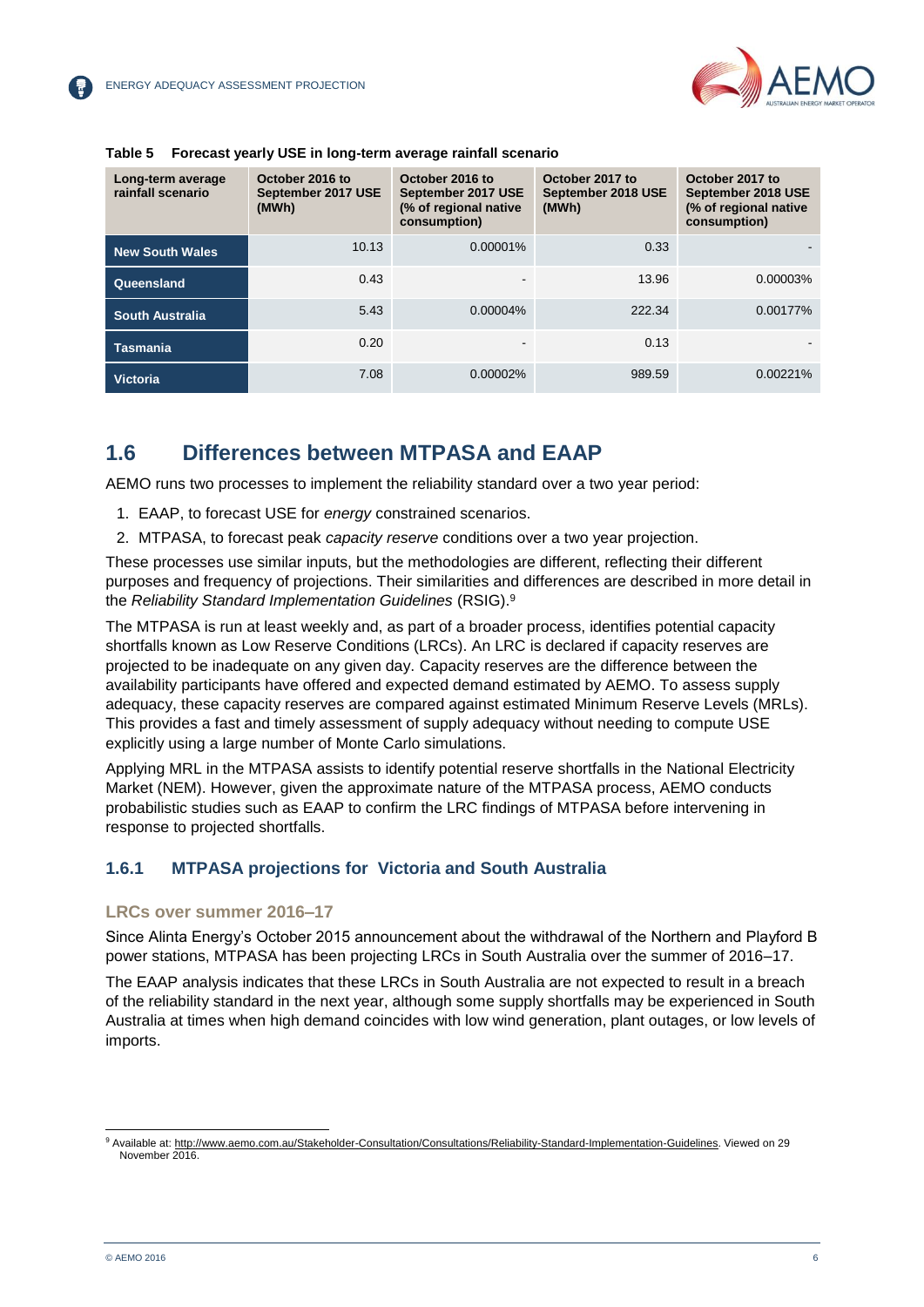

#### **LRCs over summer 2017–18**

Since Engie's announcement of closure of Hazelwood<sup>10</sup> Power Station from end of March 2017, MTPASA has been projecting LRCs in South Australia and Victoria over summer 2017–18. The EAAP analysis projects that these LRCs may result in a breach of the reliability standard for 2017–18, particularly in Victoria, in the absence of adequate market response.

### <span id="page-9-0"></span>**1.7 Differences between EAAP and ESOO November 2016 update**

Following the withdrawal of Hazelwood Power Station from end of March 2017, both EAAP and ESOO are projecting a reliability standard breach for Victoria over summer 2017−18. The ESOO is also projecting a breach in South Australia, whereas the EAAP is projecting USE levels just below the reliability standard in this region in all but the low rainfall scenario.

The extent of the breach reported for Victoria and South Australia over summer 2017−18 varies in case of EAAP and ESOO primarily due to input assumption and modelling differences, such as:

- EAAP assesses the impact of energy constraints on the level of expected USE for a range of rainfall scenarios using GELF information provided by participants. Hydro utilisation is optimised across the two year outlook period, with water being conserved in one year to use in another if desirable. ESOO assumes the same level of hydro utilisation in every year of the ten year outlook period and does not include GELF information. Nor does it include MTPASA information on generation availability.
- Differences in the modelling approach to pain sharing impacts how USE is apportioned across regions.
- EAAP does not capture as much variability between demand and intermittent generation as the ESOO. EAAP only uses one demand reference year to determine the load and intermittent generation profiles used in the Monte Carlo simulations (the 2009−10 year). In contrast, the ESOO samples multiple reference years in assessing the distribution of annual USE.
- EAAP allows better conservation of water for peak USE periods which helps alleviate the extent of USE, as compared to ESOO.
- EAAP models only Short Term Projected Assessment of System Adequacy (STPASA) constraints which are less restrictive than the equivalent Pre Dispatch formulations used by ESOO model. These Pre Dispatch constraints observe much tighter dynamic limits for the network on the whole, hence leading to higher USE figures reported in the ESOO.

Despite these differences, the key message remains the same - in the absence of any market response, both regions are at risk of breaching the reliability standard over summer 2017–18.

l 10 Available at:

[http://www.engie.com/en/journalists/press-releases/hazelwood-power-station-australia/.](http://www.engie.com/en/journalists/press-releases/hazelwood-power-station-australia/) Viewed on 29 November 2016.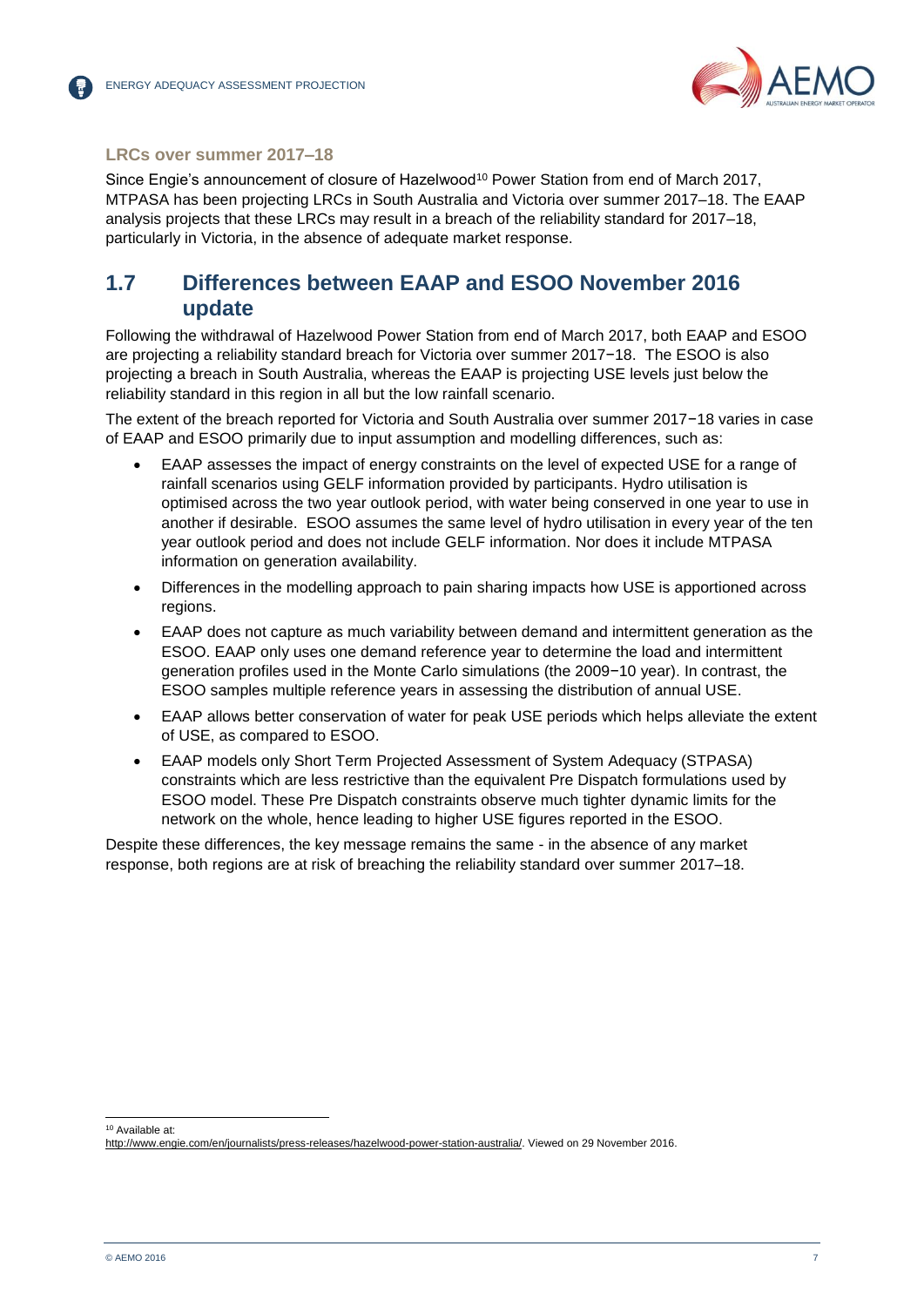

## <span id="page-10-0"></span>APPENDIX A. DETAILED MONTHLY RESULTS

The following tables show the average monthly regional energy demand (in megawatt hours) at risk.

## <span id="page-10-1"></span>**A.1 Low rainfall scenario**

| <b>Month</b>     | <b>NSW</b> | QLD     | <b>SA</b> | <b>TAS</b> | <b>VIC</b> |
|------------------|------------|---------|-----------|------------|------------|
| October 2016     | 0.0        | 0.0     | 0.0       | 0.0        | 0.0        |
| November 2016    | 7.8        | 0.3     | 3.9       | 0.0        | 0.3        |
| December 2016    | 1.5        | 0.0     | 0.0       | 0.0        | 0.0        |
| January 2017     | 0.0        | 0.0     | 0.0       | 0.0        | 0.1        |
| February 2017    | 0.0        | 0.0     | 0.2       | 0.0        | 0.7        |
| March 2017       | 0.0        | 0.0     | 0.0       | 0.0        | 0.0        |
| April 2017       | 0.0        | 0.0     | 0.0       | 0.0        | 0.0        |
| May 2017         | 0.0        | $0.0\,$ | 1.6       | 0.2        | 6.4        |
| <b>June 2017</b> | 0.0        | 0.0     | 0.0       | 0.0        | 0.0        |
| <b>July 2017</b> | 0.0        | 0.0     | 0.0       | 0.0        | 0.0        |
| August 2017      | 0.0        | 0.2     | 0.0       | 0.0        | 0.1        |
| September 2017   | 0.0        | 0.0     | 0.0       | 0.0        | 0.0        |
| October 2017     | 0.0        | 0.0     | 0.0       | 0.0        | 0.0        |
| November 2017    | 0.0        | 0.1     | 35.5      | 0.0        | 216.6      |
| December 2017    | 0.0        | 1.1     | 0.0       | 0.0        | 5.7        |
| January 2018     | $0.0\,$    | $0.0\,$ | 112.2     | 0.0        | 1000.2     |
| February 2018    | 0.4        | 0.0     | 816.1     | 0.2        | 3987.9     |
| March 2018       | 0.0        | $0.0\,$ | 5.3       | 0.0        | 44.3       |
| April 2018       | 0.0        | 0.0     | 0.1       | 0.0        | 57.4       |
| May 2018         | 0.0        | 1.7     | 49.3      | 8.7        | 440.9      |
| <b>June 2018</b> | 0.0        | 1.1     | 0.0       | 0.0        | 0.0        |
| <b>July 2018</b> | 0.0        | 10.0    | 0.0       | 0.0        | 0.0        |
| August 2018      | 0.0        | 0.0     | 0.0       | 0.0        | 0.0        |
| September 2018   | 0.0        | $0.0\,$ | 0.0       | $0.0\,$    | 0.0        |

#### **Table 6 Forecast USE in low rainfall scenario, MWh**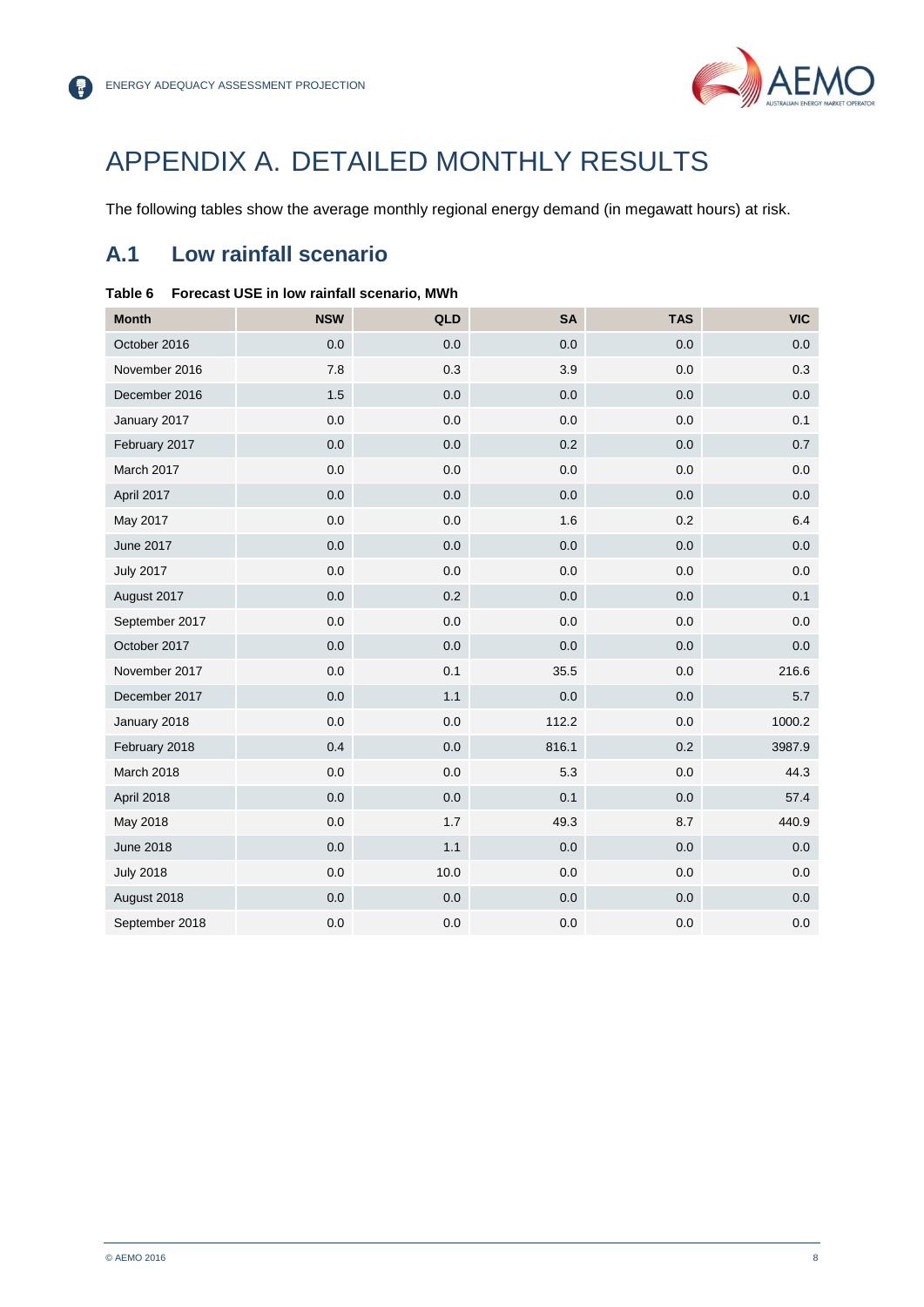

2

## <span id="page-11-0"></span>**A.2 Short-term average rainfall scenario**

#### **Table 7 Forecast USE in short-term average rainfall scenario, MWh**

| <b>Month</b>     | <b>NSW</b> | QLD     | SA    | <b>TAS</b> | <b>VIC</b> |
|------------------|------------|---------|-------|------------|------------|
| October 2016     | 0.0        | 0.0     | 0.0   | 0.0        | 0.0        |
| November 2016    | 8.6        | 0.2     | 3.3   | 0.0        | 0.3        |
| December 2016    | 1.6        | 0.0     | 0.0   | 0.0        | 0.0        |
| January 2017     | $0.0\,$    | 0.0     | 0.0   | $0.0\,$    | 0.0        |
| February 2017    | 0.0        | 0.0     | 0.1   | 0.0        | 0.5        |
| March 2017       | 0.0        | 0.0     | 0.0   | 0.0        | 0.0        |
| April 2017       | 0.0        | 0.0     | 0.0   | 0.0        | 0.0        |
| May 2017         | $0.0\,$    | $0.0\,$ | 1.6   | 0.2        | 6.3        |
| <b>June 2017</b> | 0.0        | 0.0     | 0.0   | 0.0        | 0.0        |
| <b>July 2017</b> | $0.0\,$    | 0.0     | 0.0   | 0.0        | 0.0        |
| August 2017      | 0.0        | 0.2     | 0.0   | 0.0        | 0.1        |
| September 2017   | 0.0        | $0.0\,$ | 0.0   | $0.0\,$    | 0.0        |
| October 2017     | 0.0        | 0.0     | 0.0   | 0.0        | 0.0        |
| November 2017    | 0.0        | 0.1     | 29.9  | 0.0        | 179.3      |
| December 2017    | 0.0        | 1.1     | 0.0   | 0.0        | 4.2        |
| January 2018     | 0.0        | $0.0\,$ | 7.1   | 0.0        | 67.9       |
| February 2018    | 0.3        | 0.0     | 185.9 | 0.1        | 753.5      |
| March 2018       | 0.0        | 0.0     | 0.0   | 0.0        | 0.0        |
| April 2018       | 0.0        | 0.0     | 0.0   | 0.0        | 1.6        |
| May 2018         | 0.3        | 1.7     | 2.5   | 0.1        | 14.7       |
| <b>June 2018</b> | 0.0        | 1.1     | 0.0   | 0.0        | 0.0        |
| <b>July 2018</b> | $0.0\,$    | 10.0    | 0.0   | 0.0        | 0.0        |
| August 2018      | 0.0        | 0.0     | 0.0   | 0.0        | 0.0        |
| September 2018   | 0.0        | 0.0     | 0.0   | 0.0        | 0.0        |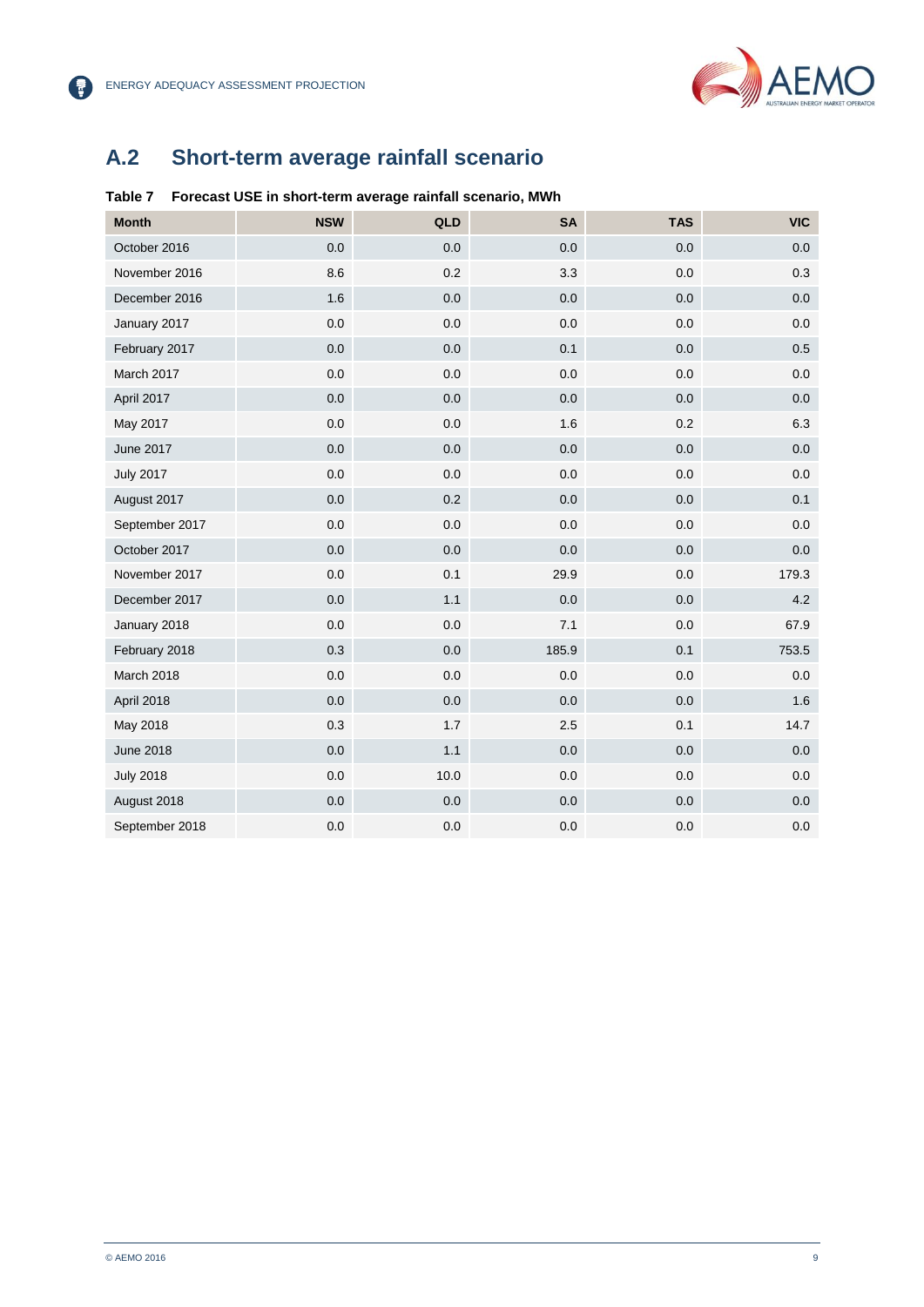

8

## <span id="page-12-0"></span>**A.3 Long-term average rainfall scenario**

#### **Table 8 Forecast USE in long-term average rainfall scenario, MWh**

| <b>Month</b>     | <b>NSW</b> | QLD     | <b>SA</b> | <b>TAS</b> | <b>VIC</b> |
|------------------|------------|---------|-----------|------------|------------|
| October 2016     | 0.0        | 0.0     | 0.0       | 0.0        | 0.0        |
| November 2016    | 8.5        | 0.2     | 3.8       | 0.0        | 0.3        |
| December 2016    | 1.7        | 0.0     | 0.0       | 0.0        | 0.0        |
| January 2017     | 0.0        | 0.0     | 0.0       | 0.0        | 0.0        |
| February 2017    | 0.0        | 0.0     | 0.2       | 0.0        | 0.6        |
| March 2017       | 0.0        | 0.0     | 0.0       | 0.0        | 0.0        |
| April 2017       | 0.0        | 0.0     | $0.0\,$   | 0.0        | 0.0        |
| May 2017         | 0.0        | $0.0\,$ | 1.5       | 0.2        | 6.2        |
| <b>June 2017</b> | 0.0        | 0.0     | 0.0       | 0.0        | 0.0        |
| <b>July 2017</b> | 0.0        | 0.0     | 0.0       | 0.0        | 0.0        |
| August 2017      | 0.0        | 0.2     | 0.0       | 0.0        | 0.1        |
| September 2017   | 0.0        | 0.0     | 0.0       | 0.0        | 0.0        |
| October 2017     | 0.0        | 0.0     | 0.0       | 0.0        | 0.0        |
| November 2017    | 0.0        | 0.1     | 29.0      | 0.0        | 168.7      |
| December 2017    | 0.0        | 1.1     | 0.0       | 0.0        | 4.0        |
| January 2018     | 0.0        | $0.0\,$ | 7.2       | 0.0        | 66.9       |
| February 2018    | 0.3        | 0.0     | 184.5     | 0.0        | 733.4      |
| March 2018       | 0.0        | $0.0\,$ | 0.0       | 0.0        | 0.0        |
| April 2018       | 0.0        | 0.0     | 0.0       | 0.0        | 1.6        |
| May 2018         | $0.0\,$    | 1.7     | 1.6       | 0.1        | 14.9       |
| <b>June 2018</b> | 0.0        | 1.1     | 0.0       | 0.0        | 0.0        |
| <b>July 2018</b> | 0.0        | 9.9     | 0.0       | 0.0        | 0.0        |
| August 2018      | 0.0        | 0.0     | 0.0       | 0.0        | 0.0        |
| September 2018   | 0.0        | 0.0     | 0.0       | 0.0        | 0.0        |